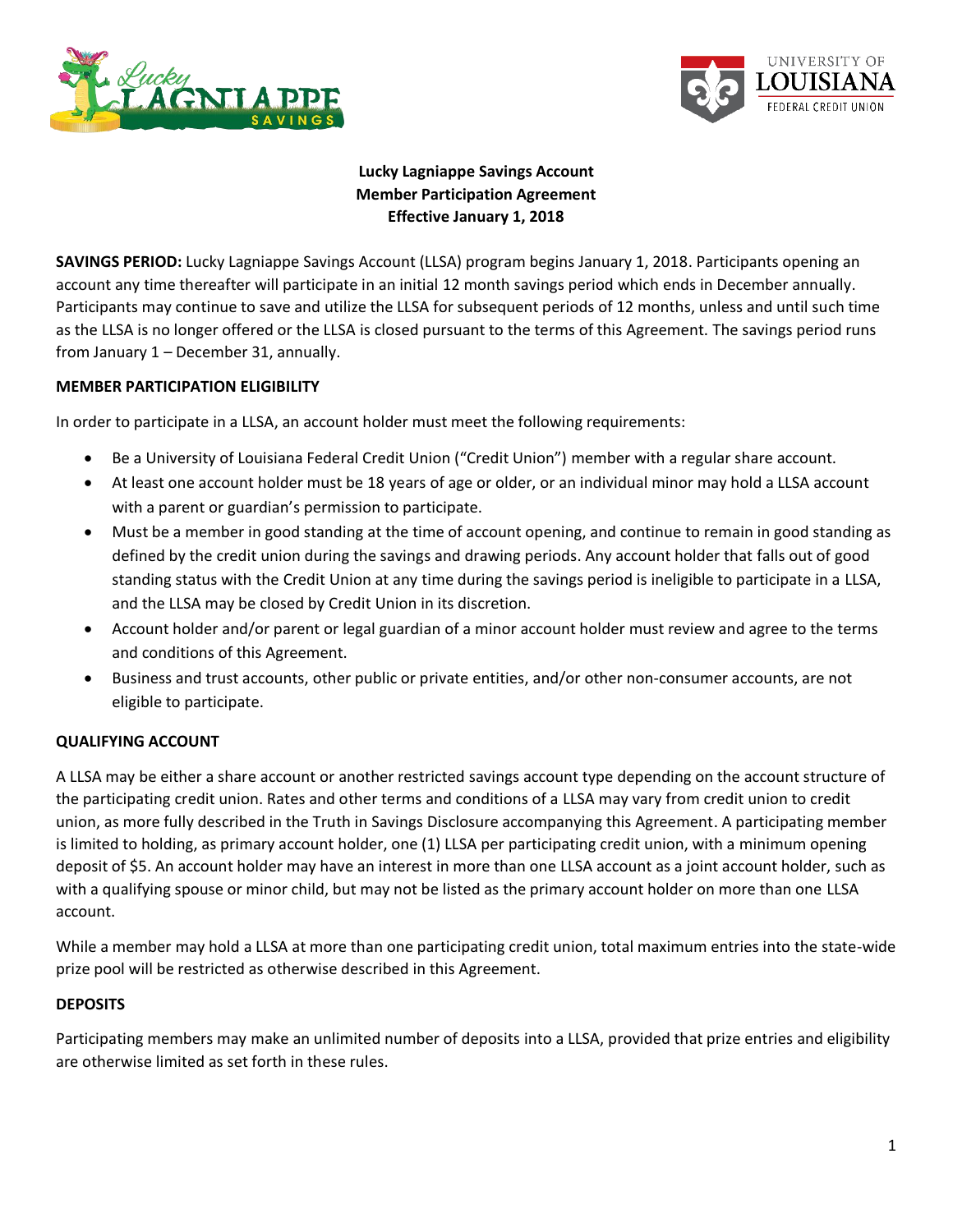### **EARNED ENTRIES**

An eligible member that is a LLSA holder at a participating credit union will automatically receive prize drawing entries based on the month-over-month increased balance in the LLSA. For every \$20 increase in month-over-month balance, the member will be awarded one (1) entry into each eligible upcoming prize pool. State-wide prize pool entries are limited per member to: a maximum of five (5) entries per month; a maximum of fifteen (15) entries per quarter; a maximum of sixty (60) entries per twelve (12) month savings period.

### **CREDIT UNION SPECIFIC DRAWINGS**

University of Louisiana Federal Credit Union will also hold additional prize drawings only for its eligible LLSA account holders. An estimated \$600 in prizes will be distributed for the Credit Union drawings during the entirety of 2018. One winning entry will be randomly selected monthly to receive a \$50.00 cash prize. All drawings and prize amounts will be listed and updated from time to time on [www.ulfcu.com.](http://www.ulfcu.com/) Prize amounts and number of winners are subject to change.

University of Louisiana Federal Credit Union member-only prize pool entries are limited to: a maximum of five (5) entries per month per member; a maximum number of fifteen (15) entries per quarter per member; a maximum number of sixty (60) entries per twelve (12) month savings period per member.

### **PRIZE ELIGIBILITY**

For an account holder to be eligible to win a prize in a drawing, his/her/their LLSA must be open and active at all times through the drawing period. For purposes of the LLSA program, any member who holds a LLSA account and becomes deceased is immediately disqualified from eligibility.

An account holder is only eligible to win once per state-wide AND/OR Credit Union drawing pool; for example, an account holder, regardless of the number of entries, may only win one (1) monthly drawing per month, one (1) quarterly drawing per quarter, and (1) annual drawing per twelve (12) month savings period.

If the LLSA is owned by more than one member, only the primary member for the account is entitled to win a prize.

Before receiving any prize, an account holder must confirm eligibility by verifying their identity with the credit union. If a member with a LLSA is ineligible or becomes ineligible for the prize drawing, such member will continue to be the account holder but deposits to the account will not constitute qualifying entries for the prize pools.

#### **PRIZES**

All prizes from the state-wide prize drawings and prizes from University of Louisiana Federal Credit Union drawings are cash prizes and may be accepted by the winner in the form of cash, credit union check, or deposited into the winner's regular share account. Prizes will not be deposited into the account holder's LLSA, however, account holder is encouraged to consider saving part of any prize winnings by making a subsequent deposit into the LLSA account. If a winner does not claim their prize in another manner from credit union within 30 days of credit union's contact to member, any prize winnings will automatically be deposited into the winner's regular share account.

An estimated \$26,000 in prizes will be distributed for the state-wide drawing during the entirety of 2018, which is subject to change. All drawings and prize amounts will be listed and updated from time to time on [www.luckylagniappe.com.](file:///C:/Users/amelle/Downloads/www.luckylagniappe.com)

An estimated \$600 in prizes will be distributed for the Credit Union drawings during the entirety of 2018, which is subject to change. One winning entry will be randomly selected monthly to receive a \$50.00 cash prize. All drawings and prize amounts will be listed and updated from time to time on [www.ulfcu.com.](http://www.ulfcu.com/)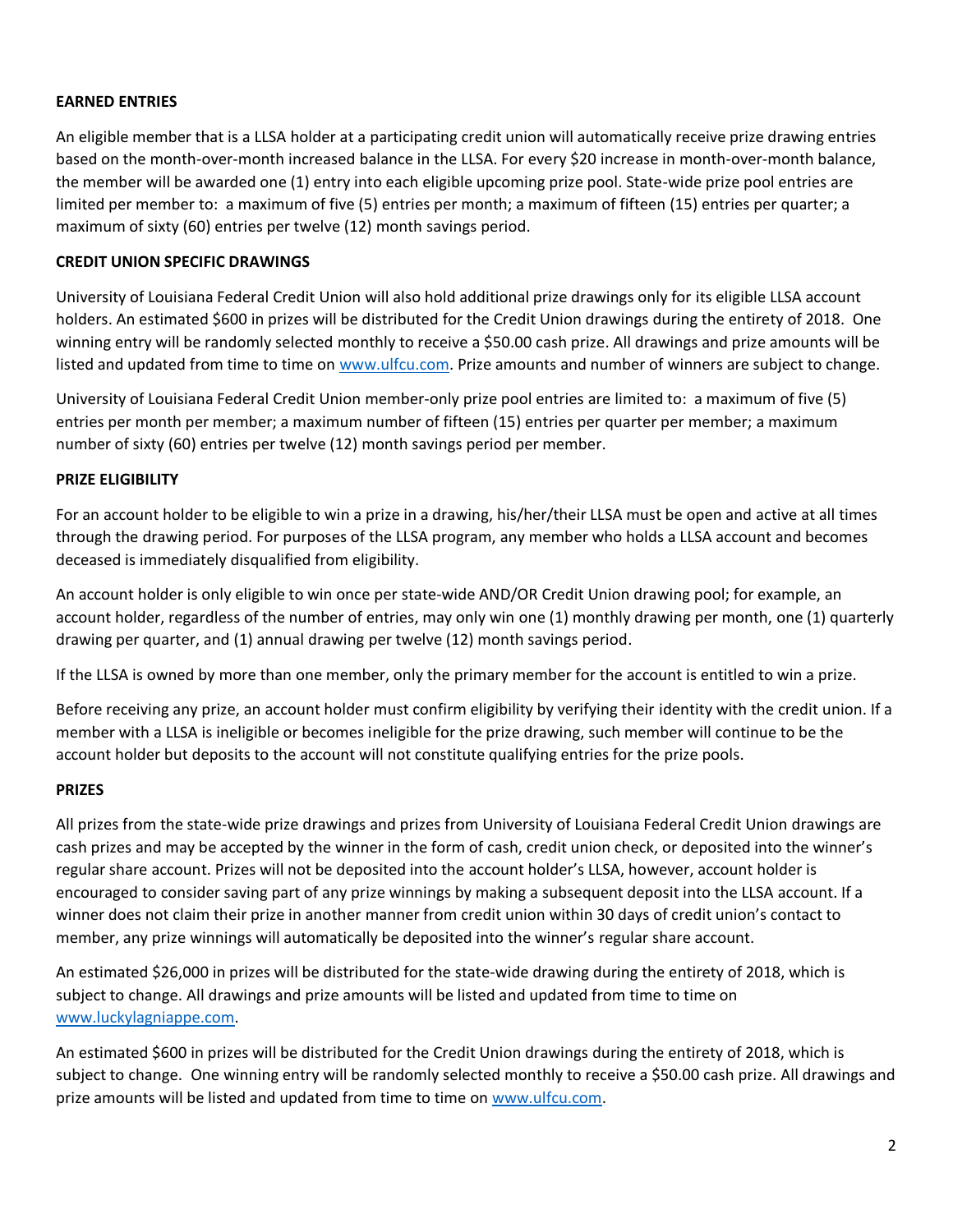All winners and winners from the University of Louisiana Federal Credit Union Drawings will be selected from among all eligible participants in the drawing pool. Drawings will occur on or about the  $15<sup>th</sup>$  of each month, or the next business day, for the previous month, quarter end, and/or year for which valid entries will be determined. Additional special drawings, in amounts to be determined, may be announced from time to time.

Winners will be notified via telephone, email, or standard USPS mail. Prizes are non-transferrable. Prize winnings will be reported as income on an IRS 1099 form. Credit Union is responsible for providing this form to its members who have received a prize from the state-wide drawing and/or a prize from the University of Louisiana Federal Credit Union drawing.

## **CHANCE OF WINNING**

Actual odds of winning are based upon the number of eligible entries received. Each eligible entry shall have a chance of winning a state-wide prize that is equal to that of all other entries in the drawing. For University of Louisiana Federal Credit Union prizes, each eligible entry shall have a chance of winning that is equal to that of all other entries within the same participating credit union.

## **PRIZE AND PROGRAM ADMINISTRATION**

Lucky Lagniappe entries and prize drawings are submitted to and conducted by TruLync, an affiliate of the Minnesota Credit Union Network (MnCUN), a non-profit credit union trade association for Minnesota's credit unions (collectively with Credit Union, "the Parties").

# **PRIVACY & DATA PRIVACY**

To participate in the prize drawings, the primary account holder's social security number, as well as other personally identifiable information, is transmitted by Credit Union via a secure data sharing process and then encrypted. The new unique identifier is used by TruLync for drawing and reporting purposes. The data file will be deleted by TruLync as soon as it is imported and is not stored on any third party system or accessible by third party administrators.

# **IMPACT EVALUATION**

The Lucky Lagniappe Savings program is part of an ongoing effort by Louisiana Credit Union League ("LCUL") and Commonwealth (formerly D2D Fund, Inc., "D2D") to assess the impact of prize-linked savings programs on consumers in Louisiana. Non-personally identifiable information provided to TruLync by the Credit Union about account holders under the Lucky Lagniappe program will be shared with D2D for research purposes D2D will be permitted to compile and analyze the data, and to share the data and analysis in furtherance of its charitable purposes. In the event that the data includes any personally identifiable information, D2D will not disclose that personally identifiable information to any third party; provided, however, that, if an individual program participant has authorized disclosure of such information in writing to one or more third parties, D2D may disclose such information in accordance with such participant's written authorization.

## **WITHDRAWALS**

A participating member may make a maximum of two (2) withdrawals from their LLSA during any twelve (12) month period, with early withdrawal penalty fees of \$10 for a first withdrawal and \$25 for a second withdrawal. More than two (2) withdrawals within any twelve (12) month period will result in the disqualification of the participating member's LLSA from consideration for subsequent prizes and the participating member's forfeiture of any and all entries earned up until account closure, and will result in the closure of the LLSA. If an account is closed by the Credit Union or the account holder, the account holder is ineligible to open another LLSA for a period of 90 calendar days.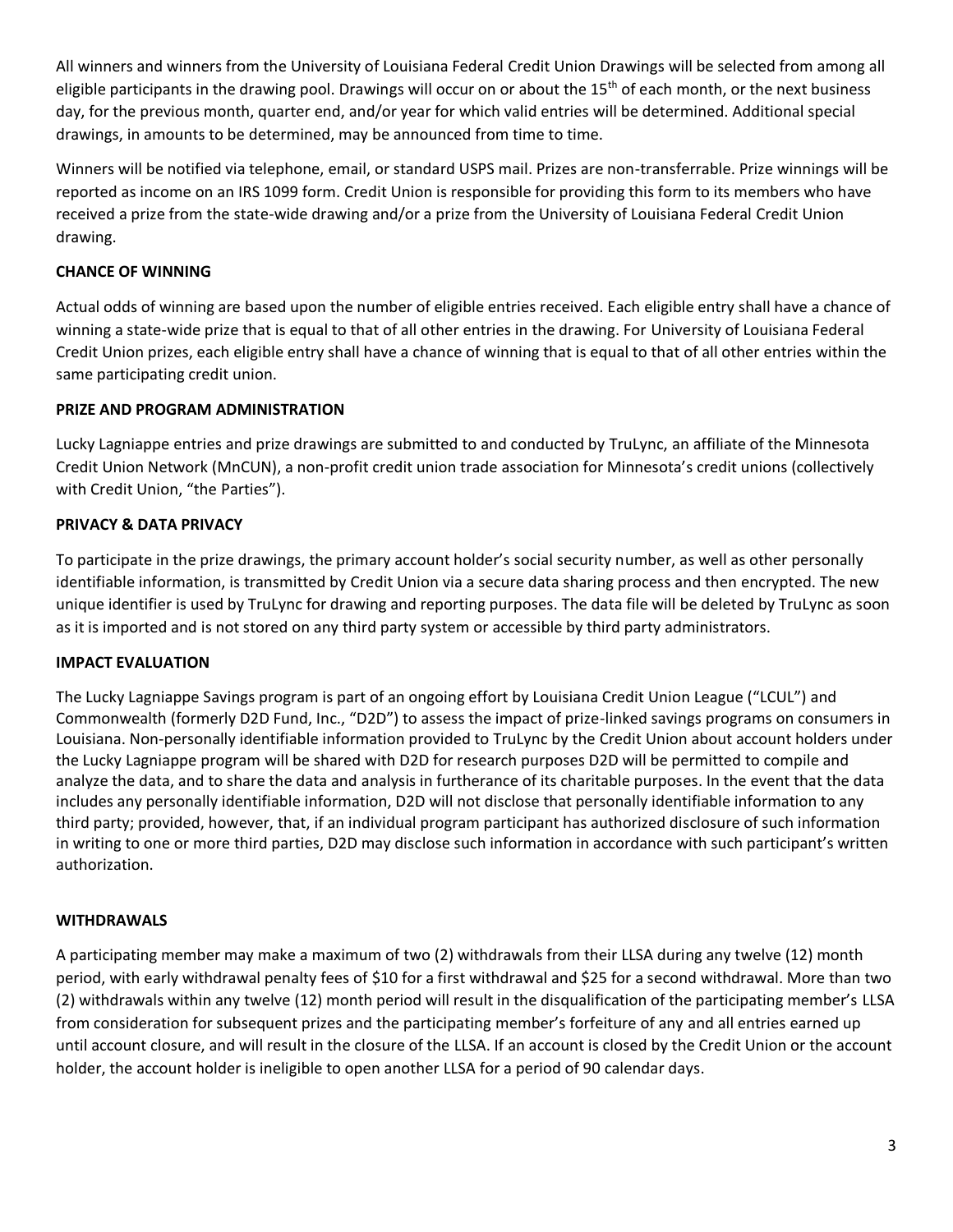Should an account holder exercise a partial withdrawal as permitted by the account terms, that account holder will only forfeit their entries for that month's drawing to the extent that their balance decreases month-over-month. If an account holder's balance remains at a lower balance due to withdrawal, the following month's lower balance will be considered the opening balance, and the account holder can begin making additional qualifying deposits toward entries.

Unless prohibited by law, you pledge and grant as security for all obligations you may have now or in the future, except obligations secured by your principal residence, all shares and dividends and all deposits and interest, if any, in all accounts you have with us now and in the future. If you pledge a specific dollar amount in your account(s) for a loan, we will freeze the funds in your account(s) to the extent of the outstanding balance of the loan or, if greater, the amount of the pledge if the loan is a revolving loan. Otherwise, funds in your pledged account(s) may be withdrawn unless you are in default. Federal or state law (depending upon whether we have a federal or state charter) gives us a lien on all shares and dividends and all deposits and interest, if any, in accounts you have with us now and in the future. Except as limited by federal or state law, the statutory lien gives us the right to apply the balance of all your accounts to any obligation on which you are in default. After you are in default, we may exercise our statutory lien rights without further notice to you.

Your pledge and our statutory lien rights will allow us to apply the funds in your account(s) to what you owe when you are in default, except as limited by federal or state law. If we do not apply the funds in your account(s) to satisfy your obligation, we may place an administrative freeze on your account(s) in order to protect our statutory lien rights and may apply the funds in your account(s) to the amount you owe us at a later time. The statutory lien and your pledge do not apply to any Individual Retirement Account or any other account that would lose special tax treatment under federal or state law if given as security. By not enforcing our right to apply funds in your account to your obligations that are in default, we do not waive our right to enforce these rights at a later time.

## **DECISIONS**

By participating in the LLSA program, account holders agree to abide by and be bound by these terms and to accept the decisions of LCUL and the participating credit unions as final. Account holders also agree to hold each participating credit union, TruLync, LCUL, each third party contributing funds and/or services to the prize pool, and each of their officers, directors, employees, shareholders, members and representatives, and agents (collectively and hereinafter referred to as the "Parties") harmless from any liability arising from participation, or the acceptance of a prize. The Parties are not responsible for any negligence, claims, liability, injury, property loss, or other damages of account holders and/or winners arising from, or in connection with, acceptance of prizes awarded or participation in this program. The participating credit unions reserve the right to disqualify account holders who fail to follow these terms or who make any misrepresentations relative to the drawing(s) and prize redemption.

## **PUBLICITY**

Each winner agrees to permit the Parties to use his/her name and likeness, including first name, last name initial, photograph, the amount of the prize, and any testimonials or quotes provided by winner, in any and all materials for promoting the impact evaluation above described, D2D, the Credit Union, LCUL, and the LLSA product program, without expectation of additional permission or compensation.

## **TAX IMPLICATIONS**

Winners, under whose taxpayer identification number earnings on the account would be reported to the Internal Revenue Service, are solely responsible for all applicable federal, state and local taxes and any expenses associated with the prize, unless otherwise indicated.